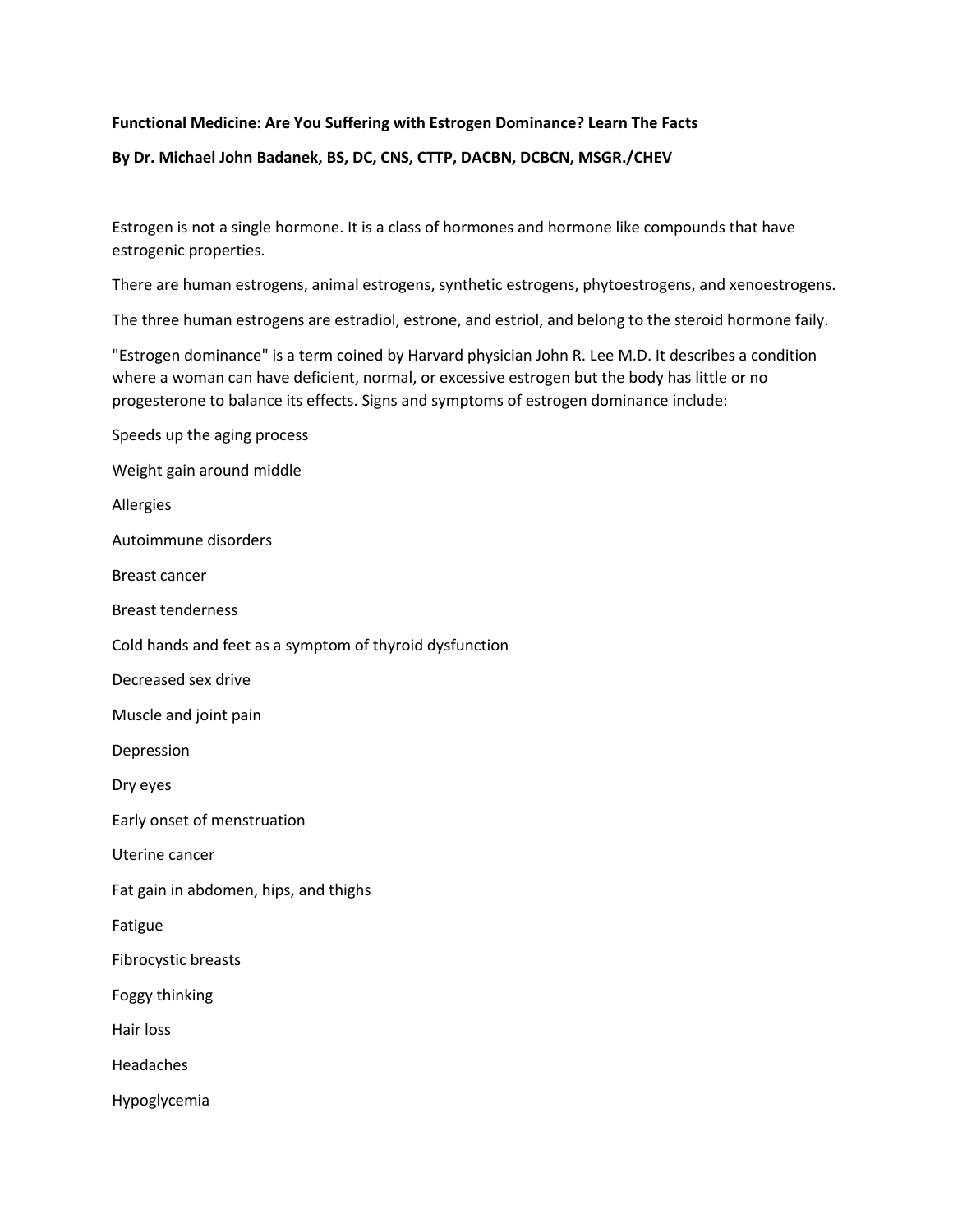Increased blood clotting Infertility Irregular menstrual periods Insomnia Memory loss Mood swings PMS Ovarian cysts Pre-menopausal bone loss Sluggish metabolism Thyroid dysfunction Uterine cancer Uterine fibroids Water retention and bloating

### **Causes of Estrogen Dominance Syndrome**

Besides the natural hormonal fluctuations of menopause, certain lifestyle choices and conditions can also contribute to estrogen dominance syndrome, especially a low-fiber diet, overloading the liver with internal toxins, and absorbing toxins from the environment.

### **Overloading the Liver**

The liver is a filter of sorts. It detoxifies our body, protecting us from the harmful effects of chemicals, elements in food, environmental toxins, and even natural products of our metabolism, including excess estrogen.

Anything that impairs liver function or ties up the detoxifying function will result in excess estrogen levels, whether it has a physical basis, as in liver disease, or an external cause, as with exposure to environmental toxins, drugs, or dietary substances.

Estrogen is produced not only internally but also produced in reaction to chemicals and other substances in our food. When it is not broken down adequately, higher levels of estrogen build up.

In like manner, the estrogen dominance syndrome can be evoked in women by too much alcohol, drugs, or environmental toxins, all of which limit the liver's capacity to cleanse the blood of estrogen.

### **Environment**